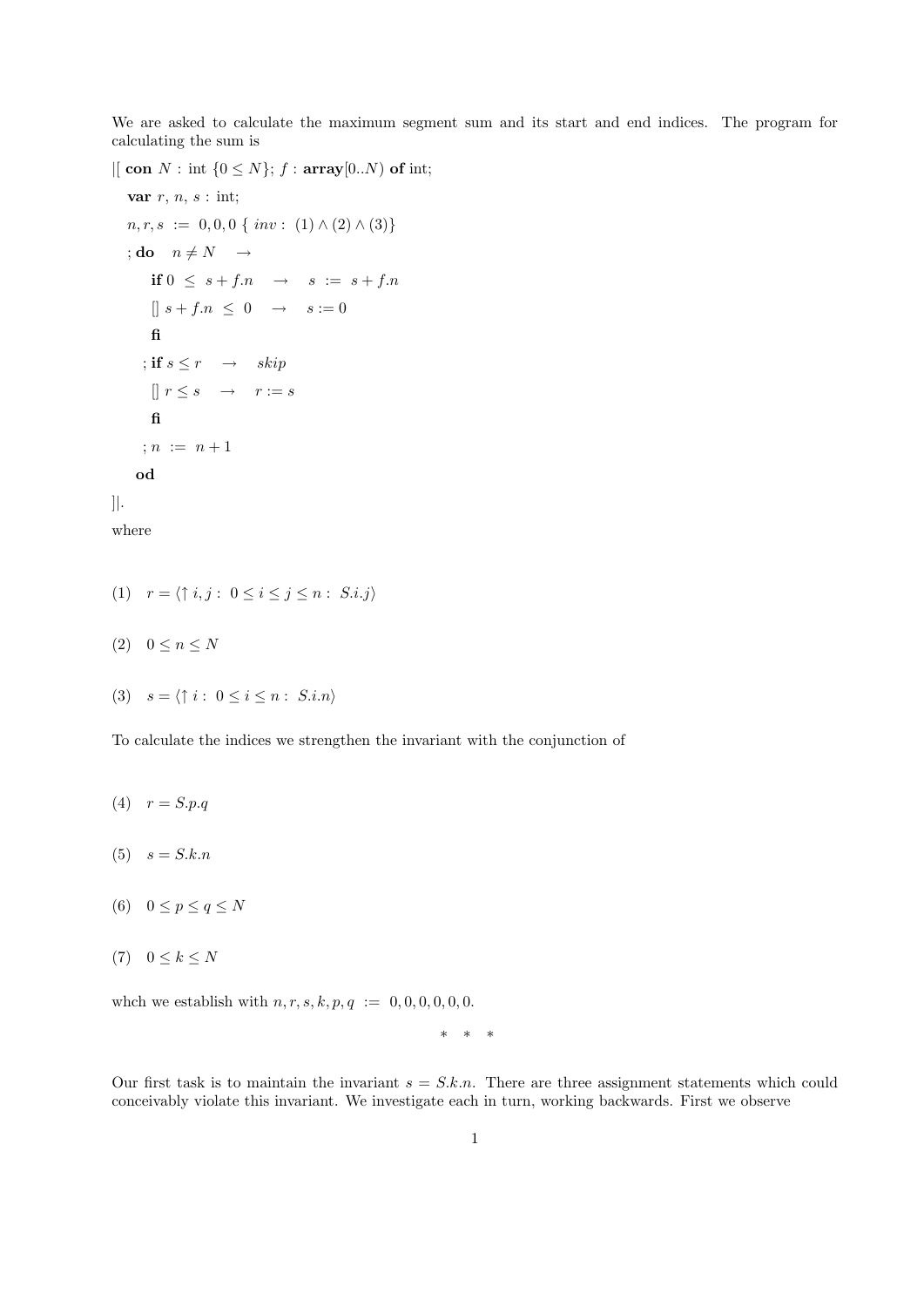```
\mid [
\triangleright(n := n + 1).(s = S.k.n)= { substitution }
   s = S.k.(n + 1)]|
```
This gives us the postcondition of the other two commands. As they are at the beginning of the loop body, we must ensure that their precondition is  $s = S.k.n$ .

$$
| [ Cxt: s = S.k.n
$$
  
\n
$$
\triangleright
$$
  
\n
$$
(s := s + f.n).(s = S.k.(n + 1))
$$
  
\n
$$
= \{ \text{substitution } \}
$$
  
\n
$$
s + f.n = S.k.(n + 1)
$$
  
\n
$$
= \{ \text{arithmetic } \}
$$
  
\n
$$
s = S.k.(n + 1) - f.n
$$
  
\n
$$
= \{ \text{definition of } S \}
$$
  
\n
$$
s = S.k.n
$$
  
\n
$$
= \{ \text{context } \}
$$
  
\n
$$
true
$$
  
\n|

## and

```
[[ Cxt: s = S.k.n\triangleright(s := 0) \cdot (s = S \cdot k \cdot (n + 1))= { substitution }
   0 = S.k.(n + 1)= { assuming k = n + 1 }
   true
```
]|

The above calculation tells us that if we wish  $s = 0$  to establish  $s = S.k.(n + 1)$  we had better assign  $n + 1$ to  $k$ . We now have a program of the form:

$$
n, r, s, k, p, q := 0, 0, 0, 0, 0, 0
$$
  

$$
;\mathbf{do} \quad n \neq N \quad \rightarrow
$$
  

$$
\mathbf{if} \quad 0 \leq s + f \quad n \quad \rightarrow \quad s := s + f \quad n
$$